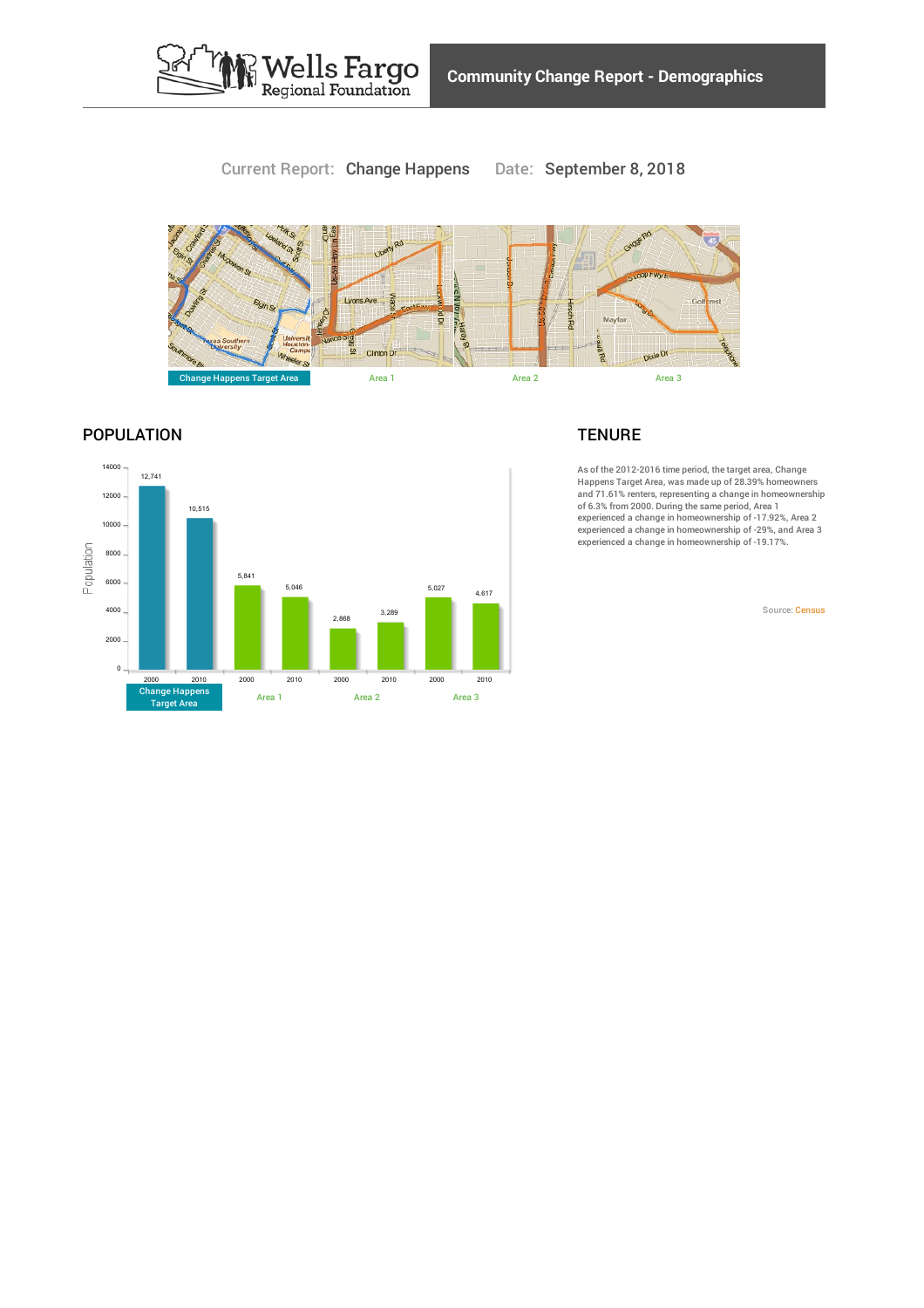# **RACE**

During the period 2000 to 2010, the population in Change Happens Target Area changed by -17.47%. In terms of racial composition, the White population changed by 24.54%, the African American population changed by -23.86%, the Asian population changed by 20.69%, the Native Hawaiian population changed by N/A, the American Indian population changed by 36.36%, the population of people who are Some Other Race changed by 94.36%, and the population of people who are Two or More Races changed by -3.68%.



Source: [Census](https://www.policymap.com/our-data-directory.html#Census: Decennial Census and American Community Survey (ACS))

#### ETHNICITY & LANGUAGE

From 2000 to 2012-2016, the number of Hispanic people in the target area, Change Happens Target Area, changed from 996 to 1,379, representing a change of 38.45%. Of Change<br>Happens Target Area's Hispanic population was not

|                     | <b>Change Happens Target Area</b> |           |                          | Area 1    |                          | Area 2    |                          | Area 3    |                          |
|---------------------|-----------------------------------|-----------|--------------------------|-----------|--------------------------|-----------|--------------------------|-----------|--------------------------|
|                     | 2000                              | 2012-2016 | Pct. Change<br>2000-2016 | 2012-2016 | Pct. Change<br>2000-2016 | 2012-2016 | Pct. Change<br>2000-2016 | 2012-2016 | Pct. Change<br>2000-2016 |
| Hispanic            | 7.82%                             | 12.67%    | 38.45%                   | 39.36%    | 101.68%                  | 42.08%    | $-4.32%$                 | 80.99%    | 4.21%                    |
| <b>Foreian Born</b> | 5.27%                             | 7.49%     | 21.28%                   | 18.38%    | 79.68%                   | 18.21%    | $-27.68%$                | 43.66%    | $-0.66%$                 |

Source: [Census](https://www.policymap.com/our-data-directory.html#Census: Decennial Census and American Community Survey (ACS))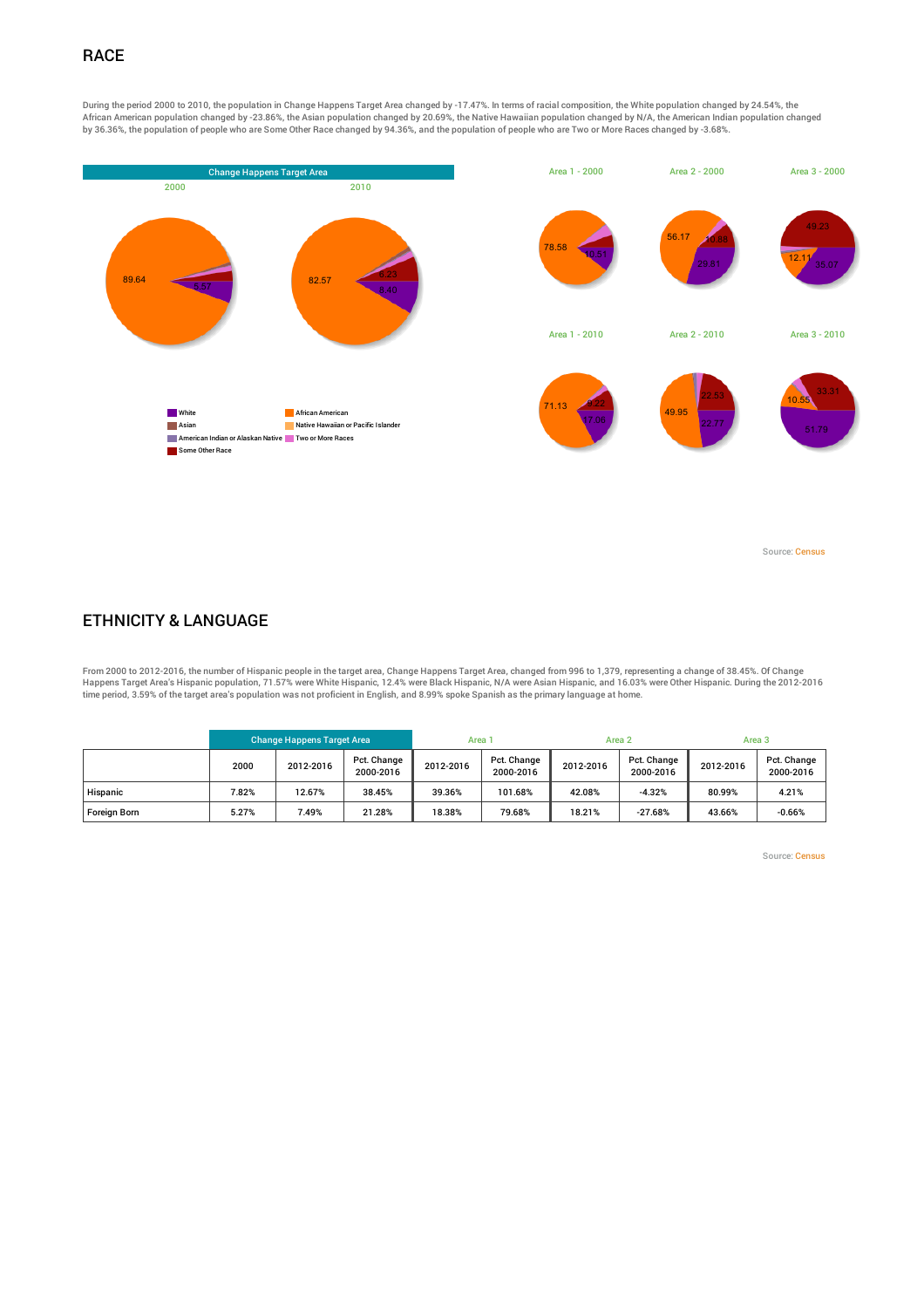# AGE

In the target area, Change Happens Target Area, during the period 2000 to 2012-2016, the population of young people under the age of 18 changed from 3,512 to 2,292, representing a difference of -34.74%. During the same period, the population of seniors changed from 1,668 to 1,062, a difference of -36.33%.



| <b>Change Happens Target Area</b> |        |        |  |  |  |  |
|-----------------------------------|--------|--------|--|--|--|--|
| AGE                               | 2000   | 2010   |  |  |  |  |
| Under 5                           | 7.17%  | 7.06%  |  |  |  |  |
| Ages 5 - 18                       | 20.4%  | 15.17% |  |  |  |  |
| Ages 18 - 64                      | 59.1%  | 66.59% |  |  |  |  |
| 65 and older                      | 13.09% | 11.18% |  |  |  |  |

Source: [Census](https://www.policymap.com/our-data-directory.html#Census: Decennial Census and American Community Survey (ACS))

#### INCOME

In the target area, Change Happens Target Area, the number of families living in poverty changed by -44.42% from 2000 to the period 2012-2016. In 2016, 445 of the 662 families living in poverty were single headed families with children.



Less than \$15,000 \$15,001 - \$25,000 \$25,001 - \$50,000 More than \$50,000

| <b>Change Happens Target Area</b> |                                    |                                     |  |  |  |  |  |
|-----------------------------------|------------------------------------|-------------------------------------|--|--|--|--|--|
|                                   | 2000                               | 2012-2016                           |  |  |  |  |  |
| <b>Median Household</b><br>Income | Ranged From \$9,367<br>to \$28,539 | Ranged From \$11,747<br>to \$65,833 |  |  |  |  |  |
| Pct. Less than<br>\$15,000        | 53.51%                             | 31.61%                              |  |  |  |  |  |
| Pct. \$15,001 -<br>\$25,000       | 16.2%                              | 17.27%                              |  |  |  |  |  |
| Pct. \$25,001 -<br>\$50,000       | 19.77%                             | 23.48%                              |  |  |  |  |  |
| Pct. More than<br>\$50,000        | 10.16%                             | 27.64%                              |  |  |  |  |  |
| <b>Families in Poverty</b>        | 43.95%                             | 33.02%                              |  |  |  |  |  |

Source: [Census](https://www.policymap.com/our-data-directory.html#Census: Decennial Census and American Community Survey (ACS))